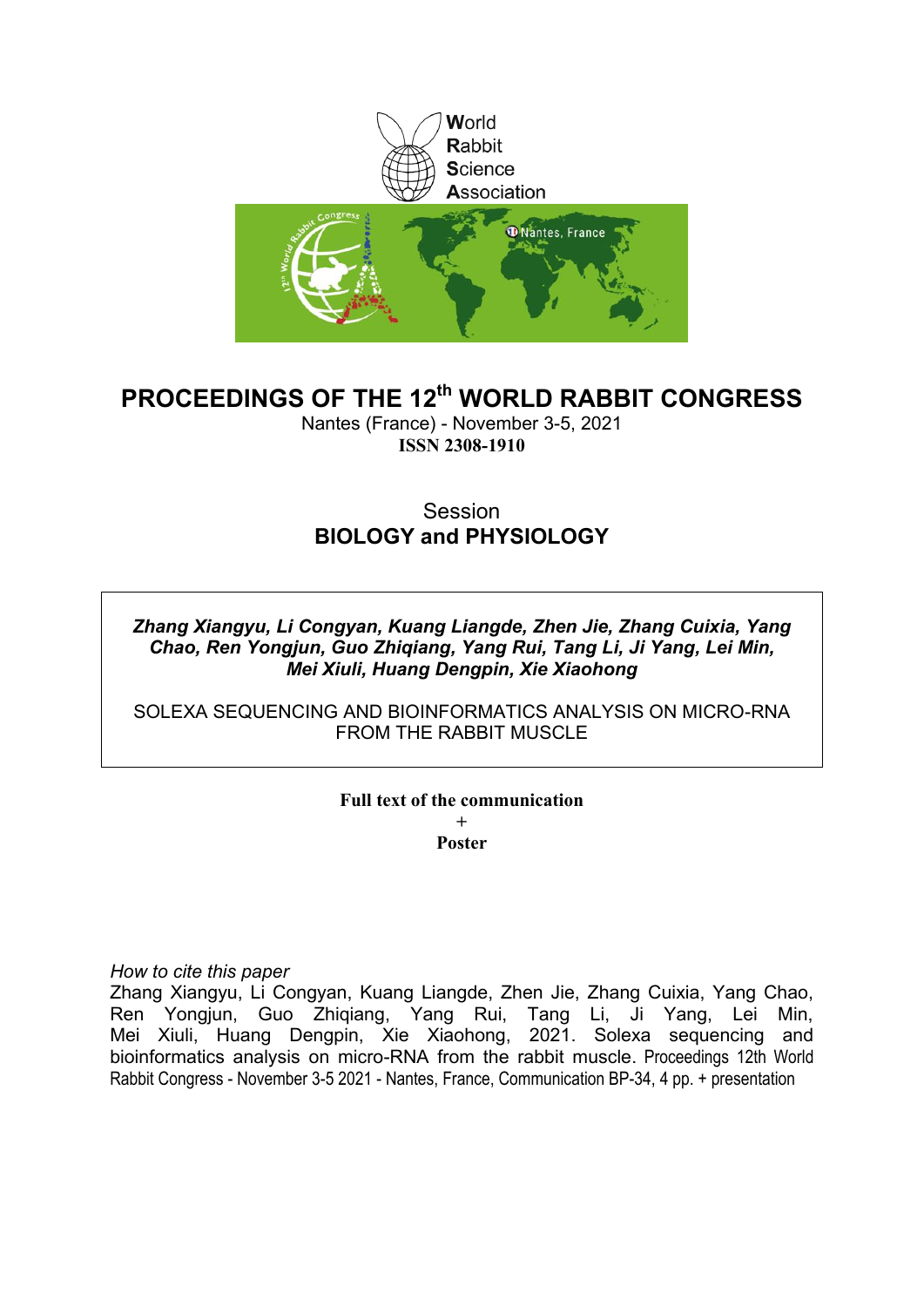## **SOLEXA SEQUENCING AND BIOINFORMATICS ANALYSIS ON MICRO-RNA FROM THE RABBIT MUSCLE**

**Zhang X**iangyu**, Li C**ongyan**, Kuang L**iangde**, Zhen J**ie**, Zhang C**uixia**, Yang C**hao, **Ren Y**ongjun, **Guo Z**hiqiang**, Yang R**ui**, Tang L**i**, Ji Y**ang**, Lei M**in**, Mei X**iuli**, Huang D**engpin**, Xie X**iaohon**g\*** 

Research Institute of Rabbit, Sichuan Animal Science Academy, No. 7, Niusha Rd., 610066, Chengdu, China<br>Corresponding author: Xie Xiaohong. 928742851@qq.com

#### **ABSTRACT**

As a new regulatory factor, miRNA is involved in the growth and development of skeletal muscle and the differentiation of muscle cells through specific binding with target genes. In this study, miRNA-sequencing was performed on the longissimus dorsi muscle of three 30-day-old male rabbits using Solexa platform, aiming to evaluate the data quality of high-throughput sequencing in the systematic identification of miRNA in the muscles of meat rabbits, and analyze the expression profile of miRNA in the muscle tissues of meat rabbits. Only 2.6% of exon and intron sequences were aligned, which fully indicated that the constructed miRNA libraries were of high quality. miR-1, miR-133 and miR-206 were highly expressed in the muscles of meat rabbits. High expression of miRNA might play an important role in myogenic differentiation, muscle repair and energy metabolism of skeletal muscle. The specific highly expressed miRNA in muscle tissues identified in this study can be used as an important reference for further functional studies.

**Key words:** rabbit; muscle; microRNA; sequencing; expression;

#### **INTRODUCTION**

Meat rabbit is not only an important source of meat, but also an ideal animal model for many human diseases research. Rabbit meat is characterized by high protein, high lecithin, high amino acid and low cholesterol, which makes it an ideal source of meat protein for many patients with chronic diseases (obesity, cardio-cerebrovascular diseases, diabetes mellitus). Therefore, rabbit has an irreplaceable position in animal husbandry and scientific research (Piles et al., 2000). The growth and development of muscle not only affect the meat production, but also affect the meat quality, energy metabolism and blood circulation system (Horak et al., 2015). Current studies have shown that multiple genes participate in the growth and development of rabbit muscle and affect the function of muscle, thus affecting the important economic traits of livestock and poultry (Callis et al., 2007). Li used SOLiD and Solexa high-throughput sequencing platforms to detect miRNAs in the brains and hearts of rabbits (Li et al., 2011). A total of 464 miRNA precursors and 886 mature miRNAs were detected. There are differences in the expression of some miRNAs and their isomers in brain and heart. Zhao et al. conducted non-coding RNAs analysis on the three different development stages of hair follicles in Angorarabbits, and found 97 miRNAs, of which miR-320-3p was involved in the hair follicle development process. There are few studies on the systematic discovery and identification of miRNA in rabbit, especially the expression profile analysis in muscle tissue. In this study, Solexa technology was used to evaluate the accuracy and reliability of high-throughput sequencing technology in the systematic identification of miRNA in rabbit muscle tissue, and specific miRNA related to muscle development was screened out, which laid a foundation for further revealing the mechanism of miRNA in the process of rabbit muscle development.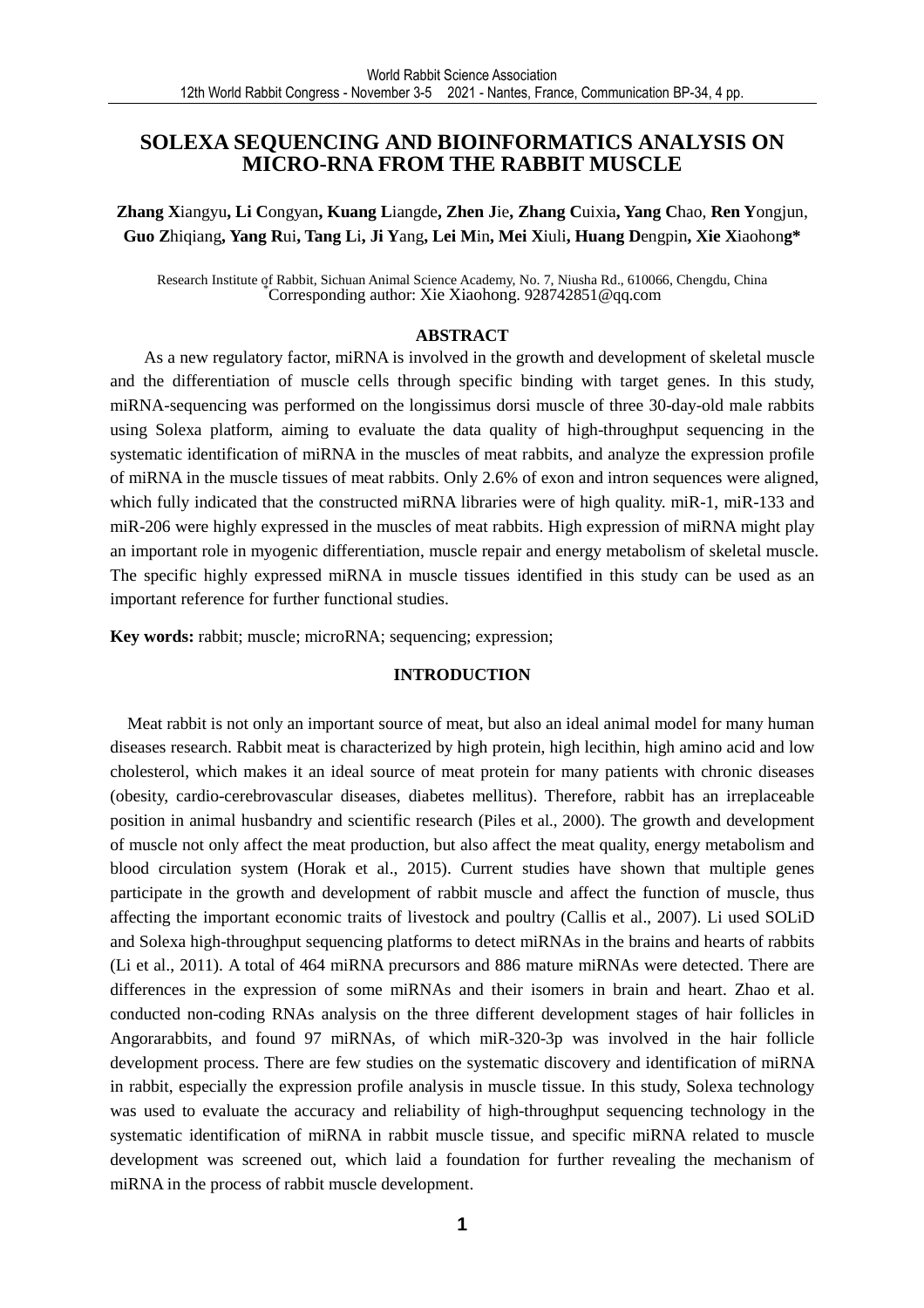#### **MATERIALS AND METHODS**

#### **Sample collection and preparation**

The rabbits were 3 New Zealand white rabbits (male rabbits) born on the same day, which were raised in the rabbit farm of Sichuan Academy of Science Animal. Under the same feeding and management conditions, the animals were raised to 30 days old and slaughtered. After slaughtering, the longissimus dorsi muscle was quickly collected and put into a centrifuge tube without RNasee, which was immediately put into liquid nitrogen for preservation for the extraction of total RNA.

#### **Extraction of total RNA**

The total RNA was extracted by one-step method with Trizol ® reagent (Invitrogen, San Diego, CA, USA) kit, and the operation steps were carried out according to the operation instructions. The degradation and integrity of total RNA was monitored on 1% agarose gels. Three muscle total RNA qualified for integrity test were mixed into one RNA pool according to the same concentration, and the mixed total RNA was sent to Beijing Novogene company for sequencing.

### **Statistical analysis of sequencing data**

After the low-quality reads, reads with adapter contamination or without inserted fragments, and reads containing poly A / T / G / C was removed in the raw sequencing data by Perl and python scripts, the filtered clean reads are obtained. The clean sequences in the range of 18-35nt were screened for subsequent statistical analysis. Using bowtie to map small RNA screened by the length on the reference sequence, and analyze the distribution of small RNA on the reference. By comparing the mapped reads on the reference sequence with the miRNA precursor sequence of the specified rabbit and mouse in the miRBase database (version 20.0), and the details of the miRNA on each matching sample were obtained, including the secondary structure of the known matching miRNA, the sequence, length, occurrence times and other information of miRNA in each sample. All small RNA could be classified and annotated by comparing with all kinds of RNAs. In order to make each annotated small RNA have a unique annotation, small RNA tags were mapped to RepeatMasker and Rfam database

### **RESULTS AND DISCUSSION**

### **Sequencing data quality and classification annotation**

The total reads of the raw sequencing reached 8600494, and the low quality sequence only accounted for 0.17% of the raw sequences, which indicated that the quality of the constructed sequencing library was good. After removing some contaminated sequences from the sequencing library, the total reads of clean reads reached 8409454, accounting for 97.78% of the total sequence reads. Unique reads accounted for 3.25% of the total sequences. In the sequencing library, 7683439 (95.18%) reads (mappable reads) can be aligned to the rabbit genome. In the sequencing library, the total sequencing reads from the exons and introns of the gene encoding the protein accounted for about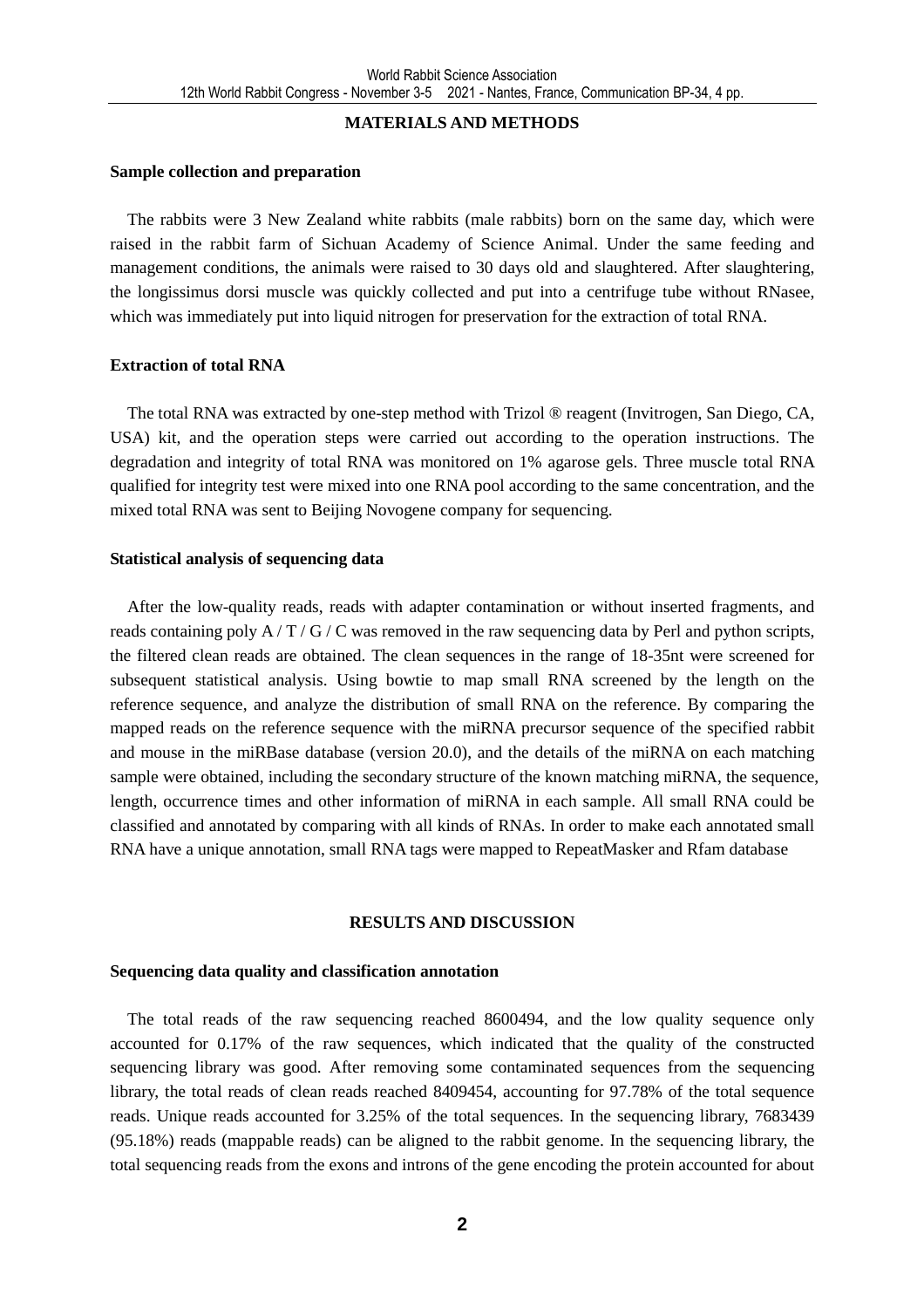2.60% of the total clean reads. The non-coding RNA such as rRNA, tRNA, snRNA, snoRNA and repeat RNA, which accounted for 2.94% of the total clean reads, of which the proportion of rRNA was slightly higher than 0.20% compared with the reference miRBase database of rabbits. At present, RNA-seq technology has been widely used in the analysis of miRNA expression profiles in different tissues, development stages and physiological states of pigs, cattle, sheep and poultry, and a large number of miRNAs with different expressions have been successfully detected (Wold et al., 2007). However, the accuracy of miRNA expression profile depends on the quality of sequencing data. The results of genome comparison show that the small RNA species with low expression amount occupy the vast majority of sequencing copies, and have high detection efficiency and coverage for the small RNA with low expression abundance in muscle tissue. In addition, only 0.06% of tRNA was sequenced and 2.60% of the sequences were compared with the exon and intron of mRNA, which fully shows that the constructed miRNA library has high quality and high reliability. The sequencing results of this study accord with the characteristics of miRNA length distribution and basically cover the miRNA in muscle tissue, which lays a foundation for our systematic and comprehensive analysis of miRNA expression in muscle tissue.

#### **Known miRNA comparison and expression profile Analysis**

By comparing with the mature sequence or precursor sequence of rabbit and mouse known miRNA in miRNA, the known miRNA was obtained. The top 10 of expression level was shown in Table 1, and the expression level was above 50000.

| precursor id      | precursor_sequence          | Expression level |
|-------------------|-----------------------------|------------------|
| $mmu-mir-1a-2$    | <b>UCAGAGCACAUACUUCUUUA</b> | 3603501          |
| $mmu$ -mir-1 $h$  | UUCCUUUAGCUUCUUCUUGG        | 3595652          |
| $mmu-mir-206$     | <b>CCAGGCCACAUGCUUCUULA</b> | 418853           |
| mmu-mir-378a      | AGGGCUCCUGACUCCAGGU         | 215076           |
| $mmu$ -mir-133a-2 | AGAAGCCAAAUGCUUUGCUG        | 158750           |
| $mmu-mir-27b$     | AGGUGCAGAGCUUAGCUGA         | 108722           |
| $mmu-mir-26a-2$   | GGCUGCGGCUGGAUUCAAG         | 87130            |
| mmu-let-7i        | <b>CUGGCUGAGGUAGUAGUUU</b>  | 68289            |
| $mmu$ -mir-127    | <b>CCAGCCUGCUGAAGCUCAG</b>  | 66401            |
| $mmu$ -let-7f-2   | UGUGGGAUGAGGUAGUAG          | 64849            |

**Table 1** The expression level of known miRNA by Solexa sequencing (top 10)

The study of miRNA in pig, cattle, sheep and other livestock muscle showed that the expression of miRNA was tissue-specific. Zhou analyzed the miRNA expression profiles in 90 day gestation and longissimus dorsi of 120-day-old pig (Zhou et al., 2010). The results showed that miRNA-206 and let-7 were abundant in 90 day gestation, while miR-1a, miR-133a, miR-26a and miR-1826 were higher in 120 day gestation. Guo sequenced miRNAs from the longissimus dorsi of different embryonic stages of Capra hircus, and found that miR-1, miR-206, mir-136, miR-125b and let-7 families were highly expressed in multiple periods (Guo et al., 2016). miR-206 and miR-133 are expressed abundantly in skeletal muscles of different domestic animals after birth, which is basically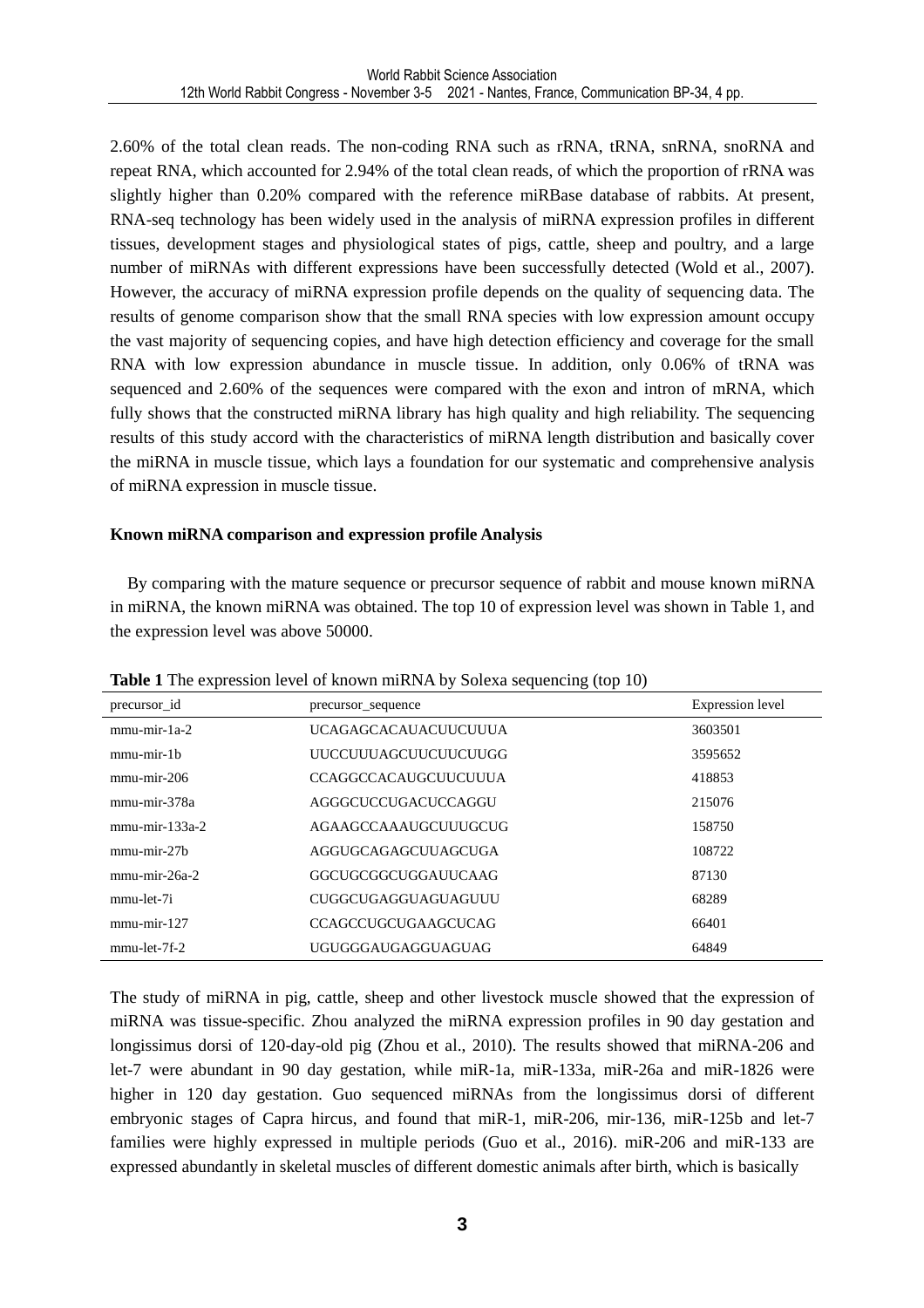consistent with the results of this study. It is speculated that there may be similar functions in skeletal muscle development.The sequences of miR-1 and miR-206 have high homology and belong to the same family, which can target Notch 3 and Pax 7 genes to inhibit the proliferation of skeletal muscle satellite cells and promote the myogenic differentiation of skeletal muscle cells (Chen et al., 2010). miR-133 regulates the proliferation and differentiation of myocytes by targeting Srf, igf1R, CycD2, FgfR and Sp1 genes (Feng et al., 2013). The mitochondrion activity of miR-133 knockout mice was significantly lower than that of control mice (Zhang et al., 2012). After birth, the number of muscle fibers is no longer increased, but more importantly, the repair of damaged muscles and the maintenance of normal physiological functions. Therefore, miR-1, miR-206 and miR-133, which play an important role in myogenic differentiation, muscle repair and energy metabolism, are abundant in postnatal skeletal muscle.

#### **CONCLUSIONS**

The yield and quality of rabbit meat has always been the focus of genetic improvement in rabbits, which is mainly affected by muscle growth and development. The expression levels of miR-133, miR-206 and miR-1 were expressed abundantly in skeletal muscles of rabbit.The specific highly expressed miRNA in muscle tissues identified in this study can be used as an important reference for further functional studies.

Acknowledgments: This work was supported by funding from Sichuan Animal Science Academy and China Agriculture Research System (CARS-44B-4).

#### **REFERENCES**

- Callis, T. E. , Chen, J. F. , & Wang, D. Z. . (2007). Micrornas in skeletal and cardiac muscle development. *DNA and Cell Biology*, 26(4), 219-225.
- Chen, J. F. , Tao, Y. , Li, J. , Deng, Z. , Yan, Z. , & Xiao, X. . (2010). Microrna-1 and microrna-206 regulate skeletal muscle satellite cell proliferation and differentiation by repressing pax7. *The Journal of Cell Biology*, 190(5), 867-879.
- Feng, Y. , Niu, L. L. , Wei, W. , Zhang, W. Y. , Li, X. Y. , & Cao, J. H. . (2013). A feedback circuit between mir-133 and the erk1/2 pathway involving an exquisite mechanism for regulating myoblast proliferation and differentiation. *Cell Death and Disease*, 4(11), e934.
- Guo, J. , Zhao, W. , Zhan, S. , Li, L. , & Zhang, H. . (2016). Identification and expression profiling of mirnaome in goat longissimus dorsi muscle from prenatal stages to a neonatal stage. *PLoS ONE*, 11(10), e0165764.
- Horak, M. , Novak, J. , & Bienertova-Vasku, J. . (2015). Muscle-specific micrornas in skeletal muscle development. *Developmental Biology*, S0012160615303638.
- Li, S. C. , Liao, Y. L. , Chan, W. C. , Ho, M. R. , Tsai, K. W. , & Hu, L. Y. , et al. (2011). Interrogation of rabbit mirnas and their isomirs. *Genomics*, 98(6), 0-459.
- Piles, M., Blasco, A., & Pla, M., 2000. The effect of selection for growth rate on carcass composition and meat characteristics of rabbits. *Meat Science*, 54(4), 347-355.
- Wold, B. , & Myers, R. M. . (2007). Sequence census methods for functional genomics. *NATURE METHODS*, 5(1), 19-21.
- Zhou B., Liu H.L., Shi F.X., &Wang J.Y.. (2010). Microrna expression profiles of porcine skeletal muscle. *Animal Genetics*, 41(5), 499-508.
- Zhang, D. , Li, X. , Chen, C. , Li, Y. , Zhao, L. , & Jing, Y. , et al. (2012). Attenuation of p38-mediated mir-1/133 expression facilitates myoblast proliferation during the early stage of muscle regeneration. *PLOS ONE*, 7.